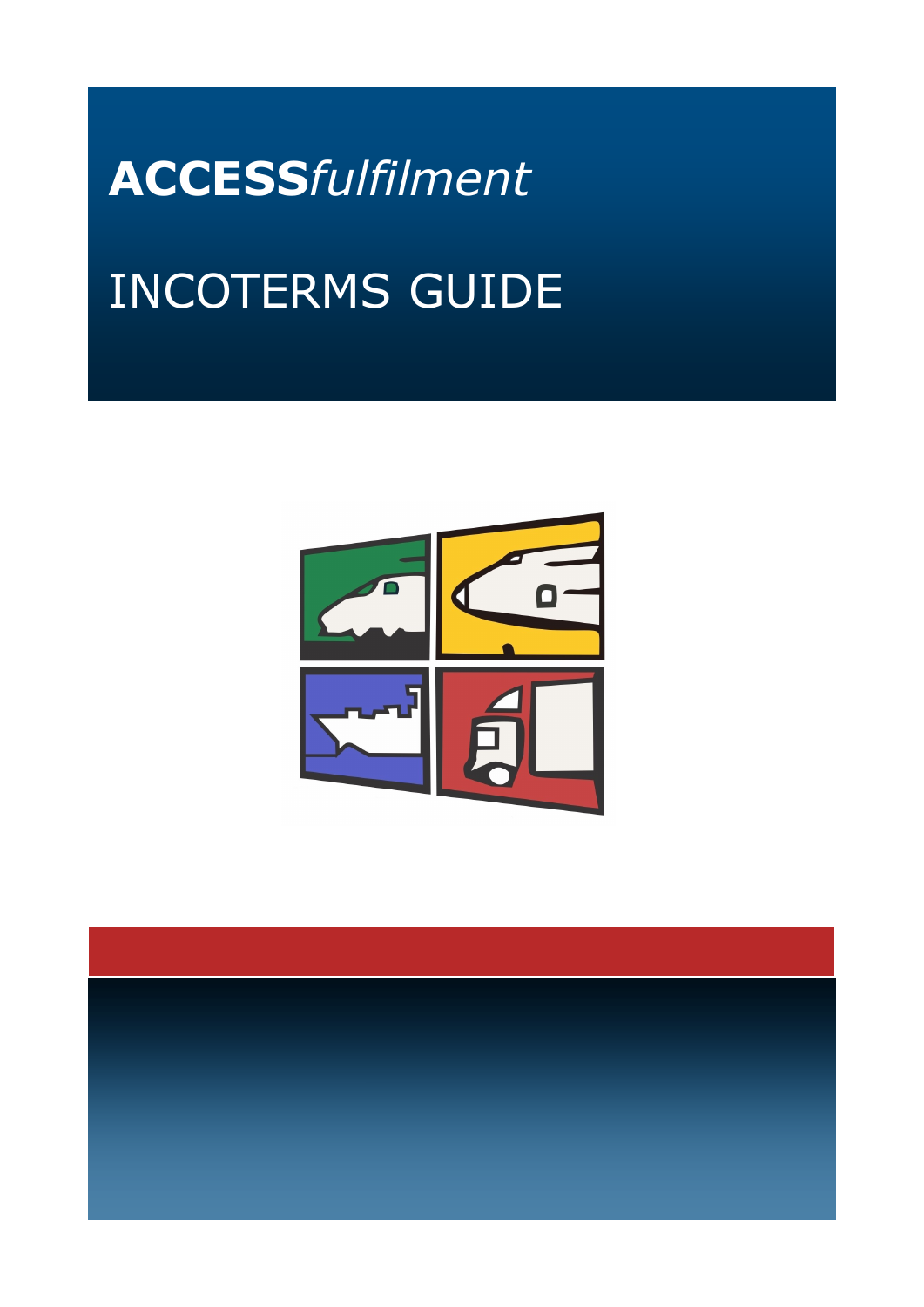# INCOTERMS

Incoterms rules are standard trade definitions most commonly used in international sales contracts.

Devised and published by the International Chamber of Commerce, they are at the heart of world trade.

#### Any Mode of Transport Including Multimodal

EXW Ex Works (.....named place) FCA Free Carrier (.....named place) CPT Carriage paid To (.....named place to destination) CIP Carriage and Insurance Paid To (.....named place to destination) DAF Delivered At Frontier (.....named place) DDU Delivered Duty Unpaid (.....named place to destination) DDP Delivered Duty Paid (.....named place to destination)

### Air Transport

FCA Free Carrier (.....named place )

#### Rail Transport

FCA Free Carrier (.....named place)

#### Sea and Inland Waterway Transport

FAS Free Alongside Ship (.....named port of shipment) FOB Free On Board (.....named port of shipment) CFR Cost and freight (.....named port of destination) CIF Cost, Insurance and Freight (.....named port of destination) DES Delivered Ex Ship (.....named port of destination) DEQ Delivered Ex Quay (.....named port of destination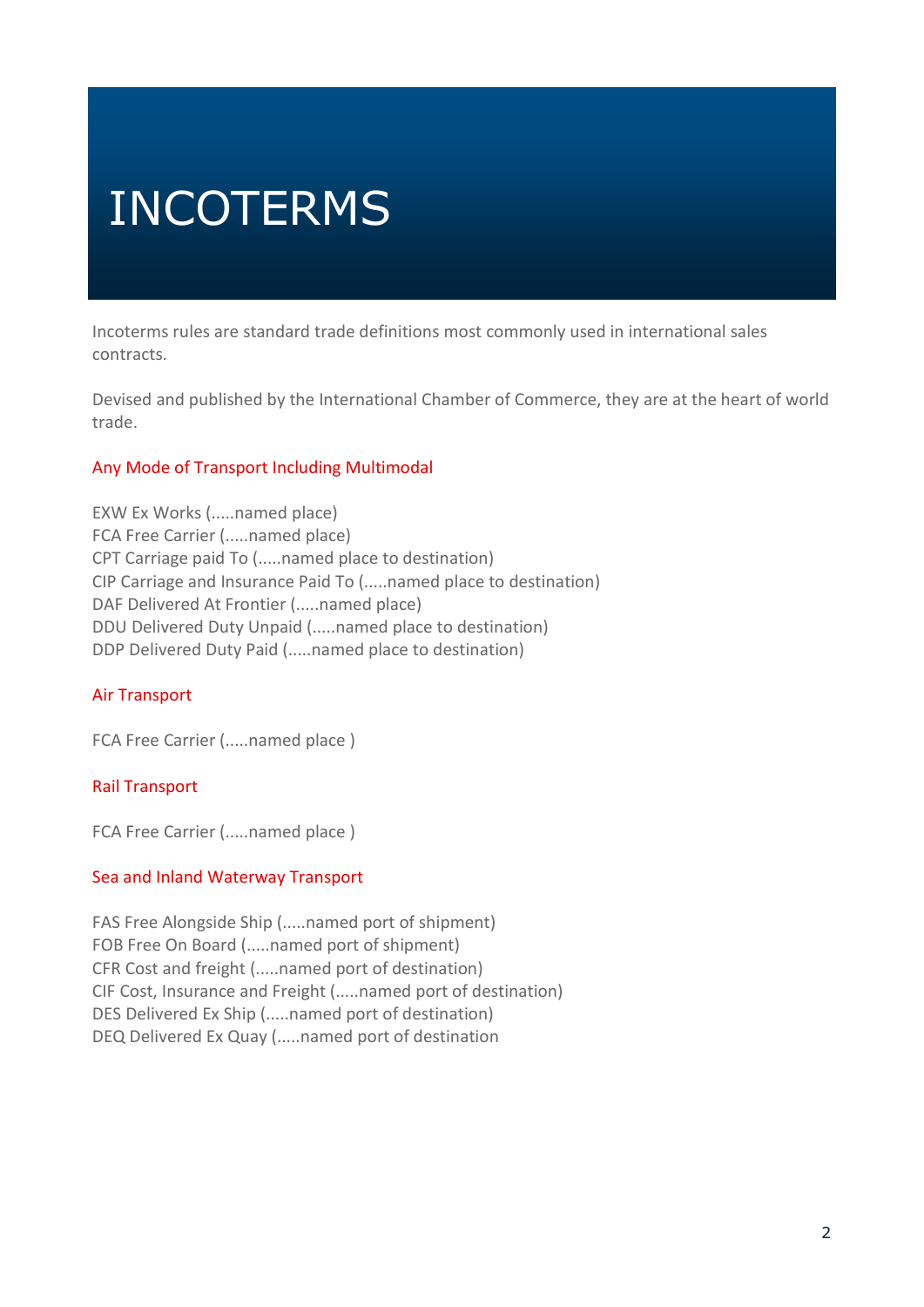#### Ex Works (.....named place)

"Ex Works" means that the seller fulfils his obligation to deliver when he has made the goods available at his premises (i.e. works, factory, warehouse, etc.) to the buyer. In particular, he is not responsible for loading the goods on the vehicle provided by the buyer or for clearing the goods for export, unless otherwise agreed. The buyer bears all cost and risks involved in taking the goods from the seller's premises to the desired destination. This term thus represents the minimum obligation for the seller.

This term should not be used when the buyer cannot carry out directly or indirectly the export formalities. In such circumstances, the FCA term should be used.

#### Free Carrier (.....named place)

"Free Carrier" means that the seller fulfils his obligation to deliver when he has handed over the goods, cleared for export, into the carrier named by the buyer at the named place or point. If no precise point is indicated by the buyer, the seller may chose within the place or range stipulated where the carrier shall take the goods into his charge. When according to commercial practice, the seller's assistance is required in making the contract with the carrier (such as in rail or air transport) the seller may act at the buyer's risk and expense.

This term may only be used for any mode of transport , including multimodal transport.

### Carriage Paid To (.....named place to destination)

"Carriage Paid To ..." means that the seller pays the freight for the carriage of the goods to the named destination. The risk of loss or damage to the goods, as well as any additional costs due to events occurring after the time the goods have been delivered to the carrier, is transferred from the seller to the buyer when the goods have been delivered to the custody of the carrier.

"Carrier" means any person who, in a contract of carriage, undertakes to perform or to procure the performance of carriage, by rail, road, sea, air, inland waterway or by a combination of such modes.

If subsequent carriers are used for the carriage to the agreed destination, the risk passes when the goods have been delivered to the first carrier.

The CPT term requires the seller to clear the goods for export.

This term may be used for any mode of transport including multimodal transport.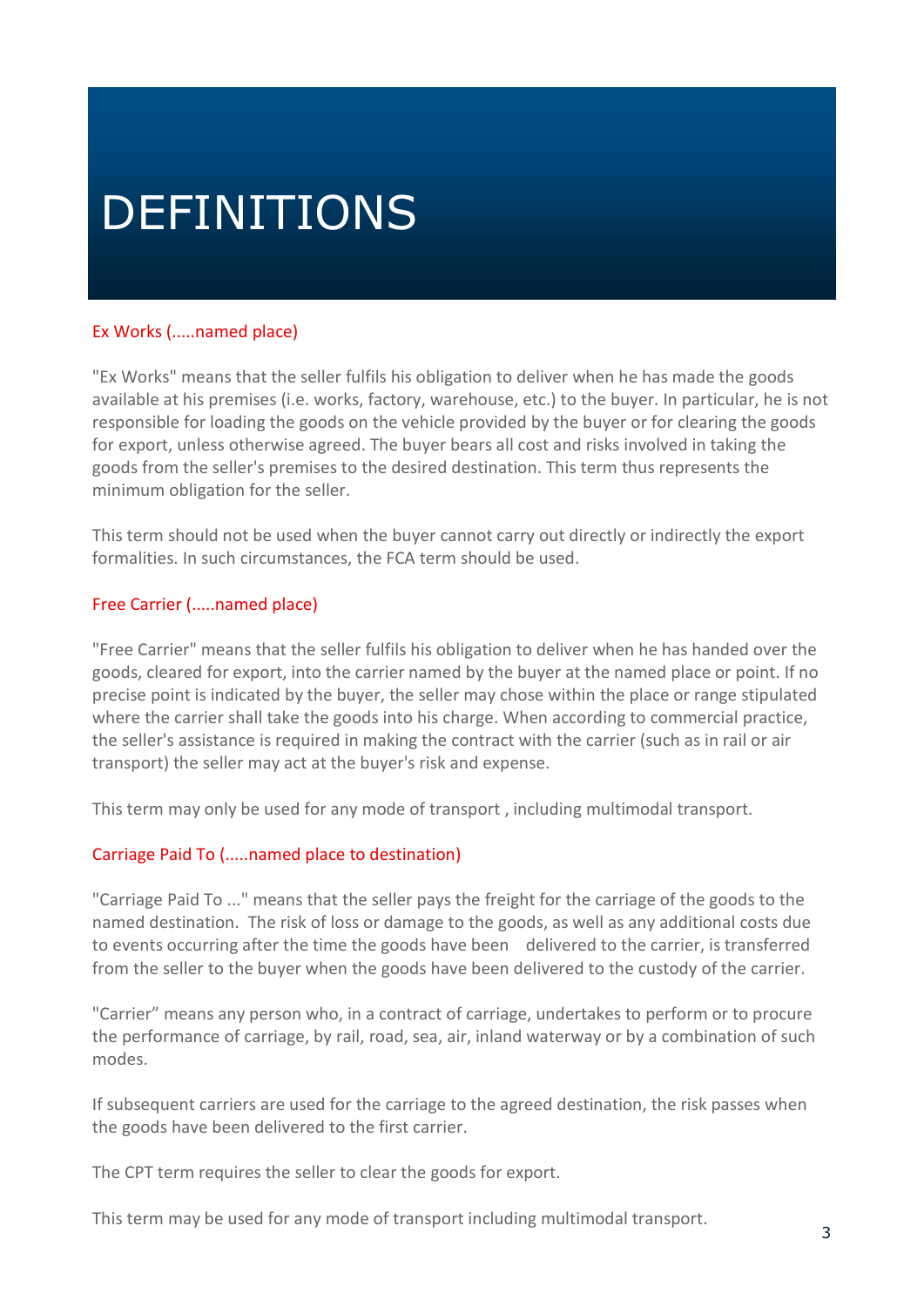#### Carriage and Insurance Paid To (.....named place to destination)

"Carriage and Insurance Paid To..." means that the seller has the same obligations as under CPT but with the addition that the seller has to procure cargo insurance against the buyer's risk of loss of or damage to the goods during the carriage. The seller contracts for insurance and pays the insurance premium. The buyer should note that under the CIP term the seller is only required to obtain insurance on minimum coverage. The CIP term requires the seller to clear the goods for export.

This term may be used for any mode of transport including multimodal transport.

### Delivered At Frontier (.....named place)

"Delivered at Frontier" means that the seller fulfils his obligation to deliver when the goods have been made available, cleared for export, at the named point and place at the frontier, but before the customs border of the adjoining country. The term 'frontier' may by used for any frontier including that of the country of export. Therefore, it is of vital importance that the frontier in question be defined precisely by always naming the point and place in the term.

The term is primarily intended to be used when goods are to be carried by rail or road, but it may be used for any mode of transport including multimodal transport.

### Delivered Duty Unpaid (.....named place to destination)

"Delivered Duty Unpaid" means that the seller fulfils his obligation to deliver when the goods have been made available to the named place in the country of importation. The seller has to bear the costs and risks involved in bringing the goods thereto (excluding duties, taxes and other official charges payable upon importation) as well as the costs and risks of carrying out customs formalities. The buyer has to pay any additional costs and to bear any risks caused by his failure to clear the goods for import in time. If the parties wish the seller to carry out customs formalities and bear the costs and risks resulting there from, this has to be made clear by adding words to this effect.

If the parties wish to include in the seller's obligations some of the costs payable upon importation of the goods (such as value added tax (VAT), this should be made clear by adding words to this effect: "Delivered Duty Unpaid, VAT paid, ( ... named place of destination)".

This term may be used irrespective of the mode of transport.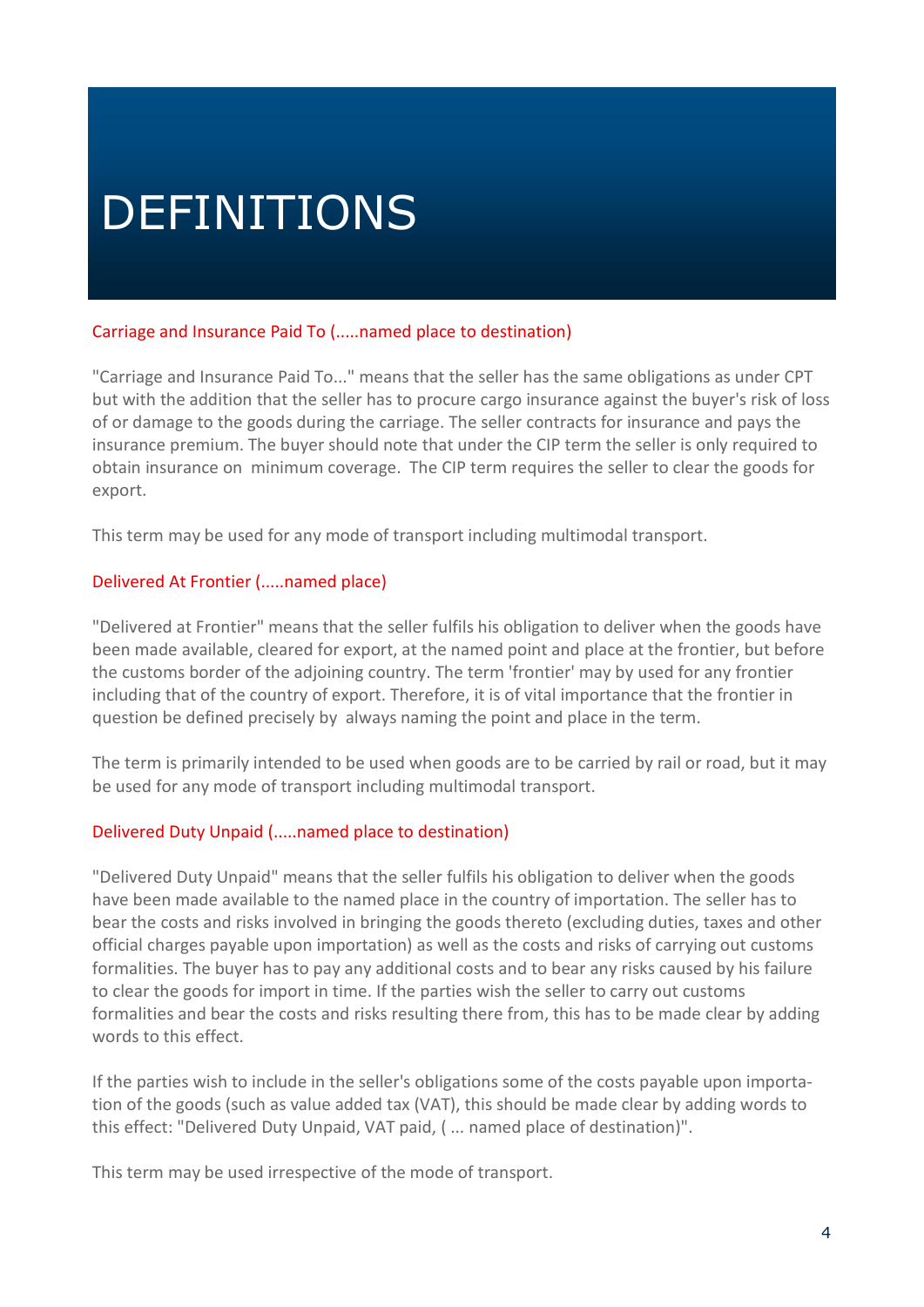#### Delivered Duty Paid (.....named place to destination)

"Delivered Duty Paid" means that the seller fulfils his obligation to deliver when the goods have been made available to the named place in the country of importation.

The seller has to bear the risks and costs, including duties, taxes and other charges of delivering the goods thereto cleared for importation. Whilst the EXW term represents the minimum obligation for the seller, DDP represents the maximum obligation.

This term should not be used if the seller is unable directly or indirectly to obtain the import license. If the parties wish the buyer to clear the good for importation and to pay the duty, the term DDU should be used.

If the parties wish to exclude from the seller's obligations some of the costs payable upon importation of the goods (such as value added tax (VAT), this should be made clear by adding words to this effect: "Delivered Duty Paid, VAT paid, ( ... named place of destination)".

This term may be used irrespective of the mode of transport.

#### Free Alongside Ship (.....named port of shipment)

"Free Alongside Ship" means that the seller fulfils his obligation to deliver when the goods have been placed alongside the vessel on the quay or in lighters at the named port of shipment. This means that the buyer has to bear all costs and risks of loss of or damage to the goods from that moment. The FAS term requires the buyer to clear the goods for export. It should not be used when the buyer cannot carry out directly or indirectly the export formalities.

This term can only be used for sea or inland waterway transport.

#### Free On Board (.....named port of shipment)

"Free On Board" means that the seller fulfils his obligation to deliver when the goods have passed over the ship's rail at the named port of shipment. This means that the buyer has to bear all costs and risks of loss of or damage to the goods from that point. The FOB term requires the seller to clear the goods for export.

This term can only be used for sea or inland waterway transport. When the ship's rail serves no practical purpose, such as in the case of roll-on/roll-off or container traffic, the FCA term is more appropriate to use.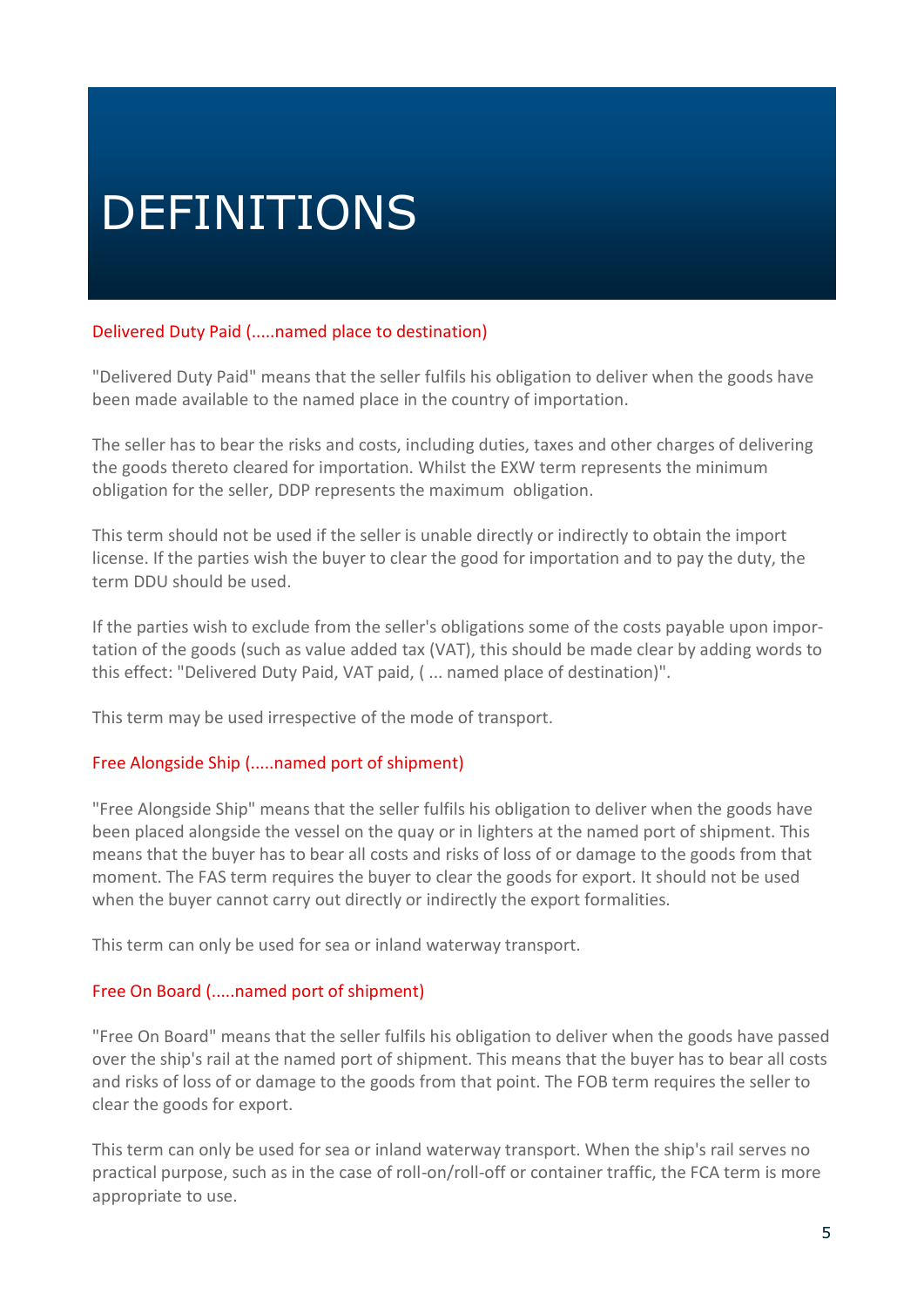#### Cost and freight (.....named port of destination)

"Cost and Freight" means that the seller must pay the costs and freight necessary to bring the goods to the named port of destination but the risk of loss of or damage to the goods, as well as any additional costs due to events occurring after the time the goods have been delivered on board the vessel, is transferred from the seller to the buyer when the goods pass the ship's rail in the port of shipment.

The CFR term requires the seller to clear the goods for export.

This term can only be used for sea and inland waterway transport. When the ship's rail serves no practical purpose, such as in the case of roll-on/roll- off or container traffic, the CPT term is more appropriate to use.

#### Cost, Insurance and Freight (.....named port of destination)

"Cost, Insurance and Freight" means that the seller has the same obligations as under CFR but with the addition that he has to procure marine insurance against the buyer's risk of loss of or damage to the goods during the carriage. The seller contracts for insurance and pays the insurance premium. The buyer should note that under the CIF term the seller is only required to obtain insurance on minimum coverage.

The CIF term requires the seller to clear the goods of export.

This term can only be used for sea and inland waterway transport. When the ship's rail serves no practical purpose, such as in the case of roll-on/roll- off or container traffic, the CIP term is more appropriate to use.